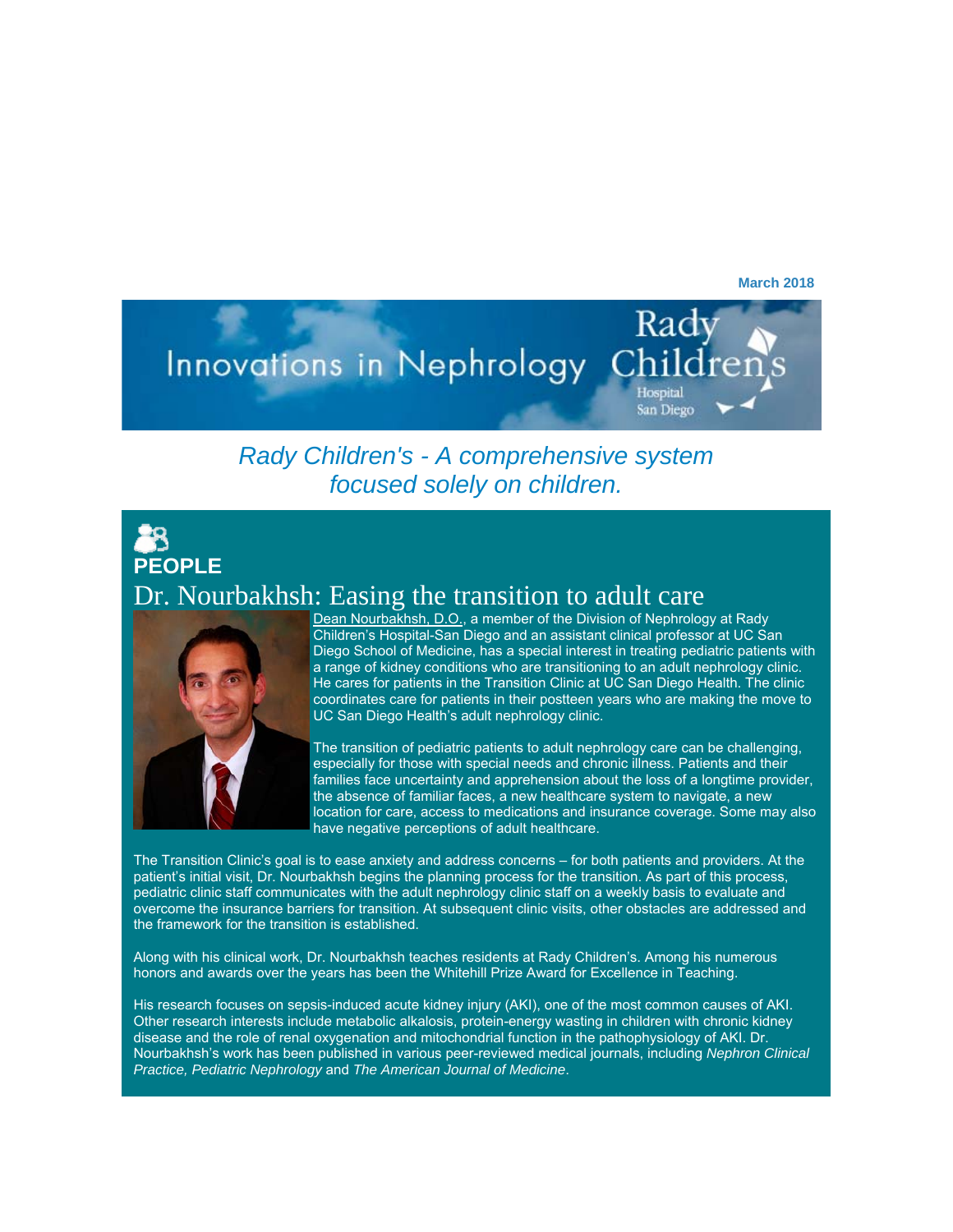

# TSC Clinic: Expertise in therapy for kidney-associated issues

The Tuberous Sclerosis Complex (TSC) Clinic at Rady Children's, a designated TSC Center by the Tuberous Sclerosis Alliance, cares for children through adulthood. The multidisciplinary team includes pediatric nephrologist Peter Yorgin, M.D., a pediatric neurologist, a pediatric pulmonologist, a pediatric cardiologist, a pediatric neuro-oncologist and a nurse manager. Specialists in pediatric ophthalmology, psychology, dermatology and neurosurgery are also involved.

Dr. Yorgin treats and monitors patients who have renal cystic disease or angiomyolipomas, which can become large enough to cause severe and lifethreatening bleeding. To treat these tumors, he has been using two drugs primarily used in kidney transplant patients: the mTOR inhibitors everolimus and sirolimus. Both have been effective in reducing tumor size, and there is early evidence that



they also shrink kidney cysts. Additionally, the medications have been successful in treating SEGA (subependymal giant cell astrocytoma), a noncancerous brain tumor associated with TSC. The team members are experts in using these therapies, Dr. Yorgin says, and patients as young as 5 have received the drugs.

The clinic is also involved in research on everolimus. It has been one of the sites for a multicenter everolimus treatment trial of intractable epilepsy in TSC and continues to participate in the long-term follow-up phase of the study. The clinic is also exploring basic science opportunities related to the m-TOR pathway and collaborates with other TSC centers around the country.



Associations between weight loss, kidney function decline and risk of end-stage renal disease in children

Robert Mak, M.D., Ph.D., chief of Rady Children's Division of Nephrology and a professor of pediatrics at UC San Diego School of Medicine, has found associations among weight loss, kidney function decline and risk of end-stage kidney disease in children. The findings are part of the Chronic Kidney Disease in Children (CKiD) study, a National Institutes of Health- funded prospective cohort study of children with CKD and adolescents ages 1 to 16 with estimated glomerular filtration rates (eGFRs) of 30 to 90 mL/min/1.73 m<sup>2</sup> that began in 2005 and is ongoing.

Anorexia and malnutrition are associated with poor outcomes in





## innovation belongs in every moment